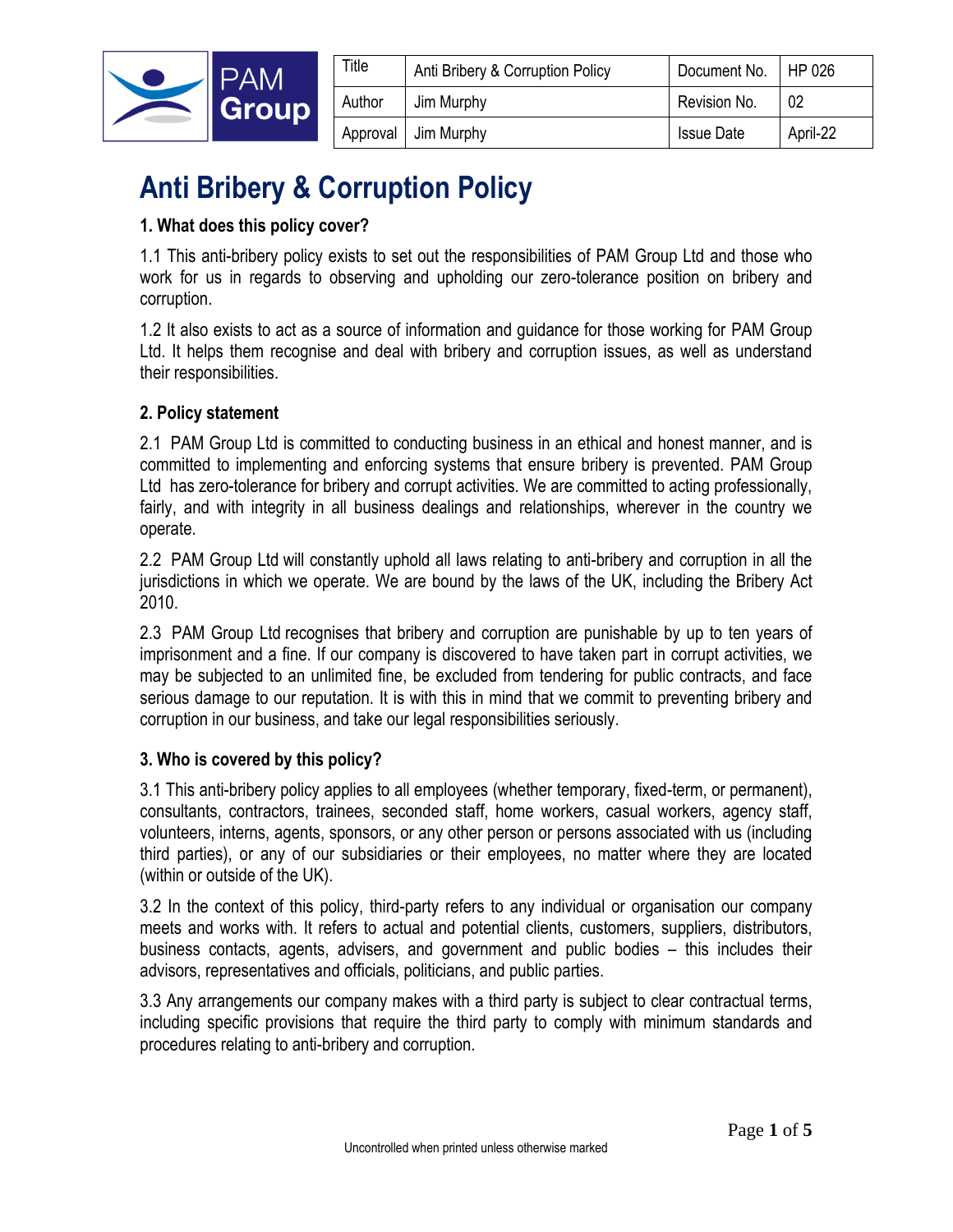

| Title    | Anti Bribery & Corruption Policy | Document No.      | HP 026   |
|----------|----------------------------------|-------------------|----------|
| Author   | Jim Murphy                       | Revision No.      | 02       |
| Approval | Jim Murphy                       | <b>Issue Date</b> | April-22 |

## **4. Definition of Bribery**

4.1 Bribery refers to the act of offering, giving, promising, asking, agreeing, receiving, accepting, or soliciting something of value or of an advantage so to induce or influence an action or decision.

4.2 A bribe refers to any inducement, reward, or object/item of value offered to another individual in order to gain commercial, contractual, regulatory, or personal advantage.

4.3 Bribery is not limited to the act of offering a bribe. If an individual is on the receiving end of a bribe and they accept it, they are also breaking the law.

4.4 Bribery is illegal. Employees must not engage in any form of bribery, whether it be directly, passively (as described above), or through a third party (such as an agent or distributor). They must not accept bribes in any degree and if they are uncertain about whether something is a bribe or a gift or act of hospitality, they must seek further advice from the company's compliance manager or a member of the senior management team.

## **5. What is and what is NOT acceptable**

- 5.1 This section of our policy refers to 4 areas:
- Gifts and hospitality.
- Facilitation payments.
- Political contributions.
- Charitable contributions.

## 5.2 **Gifts and hospitality**

PAM Group Ltd accepts normal and appropriate gestures of hospitality and goodwill (whether given to/received from third parties) so long as the giving or receiving of gifts meets the following requirements:

a. It is not made with the intention of influencing the party to whom it is being given, to obtain or reward the retention of a business or a business advantage, or as an explicit or implicit exchange for favours or benefits.

b. It is not made with the suggestion that a return favour is expected.

c. It is in compliance with local law.

d. It is given in the name of the company, not in an individual's name.

e. It does not include cash or a cash equivalent (*e.g.* a voucher or gift certificate).

f. It is appropriate for the circumstances (*e.g.* as a small thank you to a company for helping with a large project upon completion).

g. It is of an appropriate type and value and given at an appropriate time, taking into account the reason for the gift.

h. It is given/received openly, not secretly.

i. It is not selectively given to a key, influential person, clearly with the intention of directly influencing them.

j. It is not above a certain excessive value, as pre-determined by the company's compliance manager (usually in excess of £100).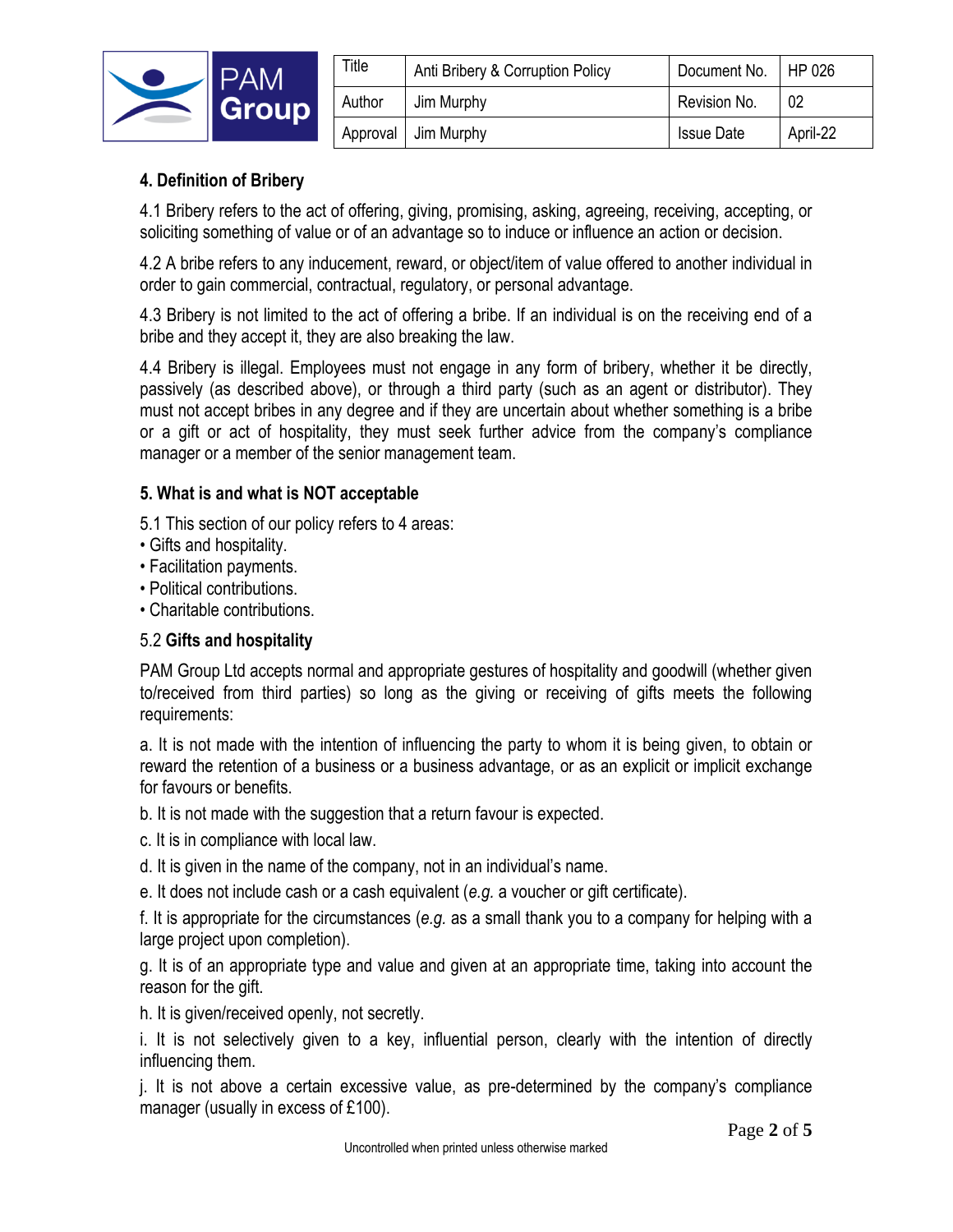

| Title  | Anti Bribery & Corruption Policy | Document No.      | HP 026   |
|--------|----------------------------------|-------------------|----------|
| Author | Jim Murphy                       | Revision No.      | 02       |
|        | Approval Jim Murphy              | <b>Issue Date</b> | April-22 |

k. It is not offer to, or accepted from, a government official or representative or politician or political party, without the prior approval of the company's compliance manager.

5.3 As good practice, gifts given and received should always be disclosed to the compliance manager. Gifts from suppliers should always be disclosed.

5.4 The intention behind a gift being given/received should always be considered. If there is any uncertainty, the advice of the compliance manager should be sought.

## 5.5 **Facilitation Payments and Kickbacks**

PAM Group Ltd does not accept and will not make any form of facilitation payments of any nature. We recognise that facilitation payments are a form of bribery.

5.6[PAM Group Ltd does not allow kickbacks to be made or accepted. We recognise that kickbacks are typically made in exchange for a business favour or advantage.

#### 5.7 **Political Contributions**

PAM Group Ltd will not make donations, whether in cash, kind, or by any other means, to support any political parties or candidates. We recognise this may be perceived as an attempt to gain an improper business advantage.

#### 5.8 **Charitable Contributions**

PAM Group Ltd] accepts (and indeed encourages) the act of donating to charities – whether through services, knowledge, time, or direct financial contributions (cash or otherwise) – and agrees to disclose all charitable contributions it makes.

5.9 Employees must be careful to ensure that charitable contributions are not used to facilitate and conceal acts of bribery.

5.10 We will ensure that all charitable donations made are legal and ethical under local laws and practices, and that donations are not offered/made without the approval of the compliance manager.

#### **6. Employee Responsibilities**

6.1 As an employee of PAM Group Ltd, you must ensure that you read, understand, and comply with the information contained within this policy, and with any training or other anti-bribery and corruption information you are given.

6.2 All employees and those under our control are equally responsible for the prevention, detection, and reporting of bribery and other forms of corruption. They are required to avoid any activities that could lead to, or imply, a breach of this anti-bribery policy.

6.3 If you have reason to believe or suspect that an instance of bribery or corruption has occurred or will occur in the future that breaches this policy, you must notify the compliance manager.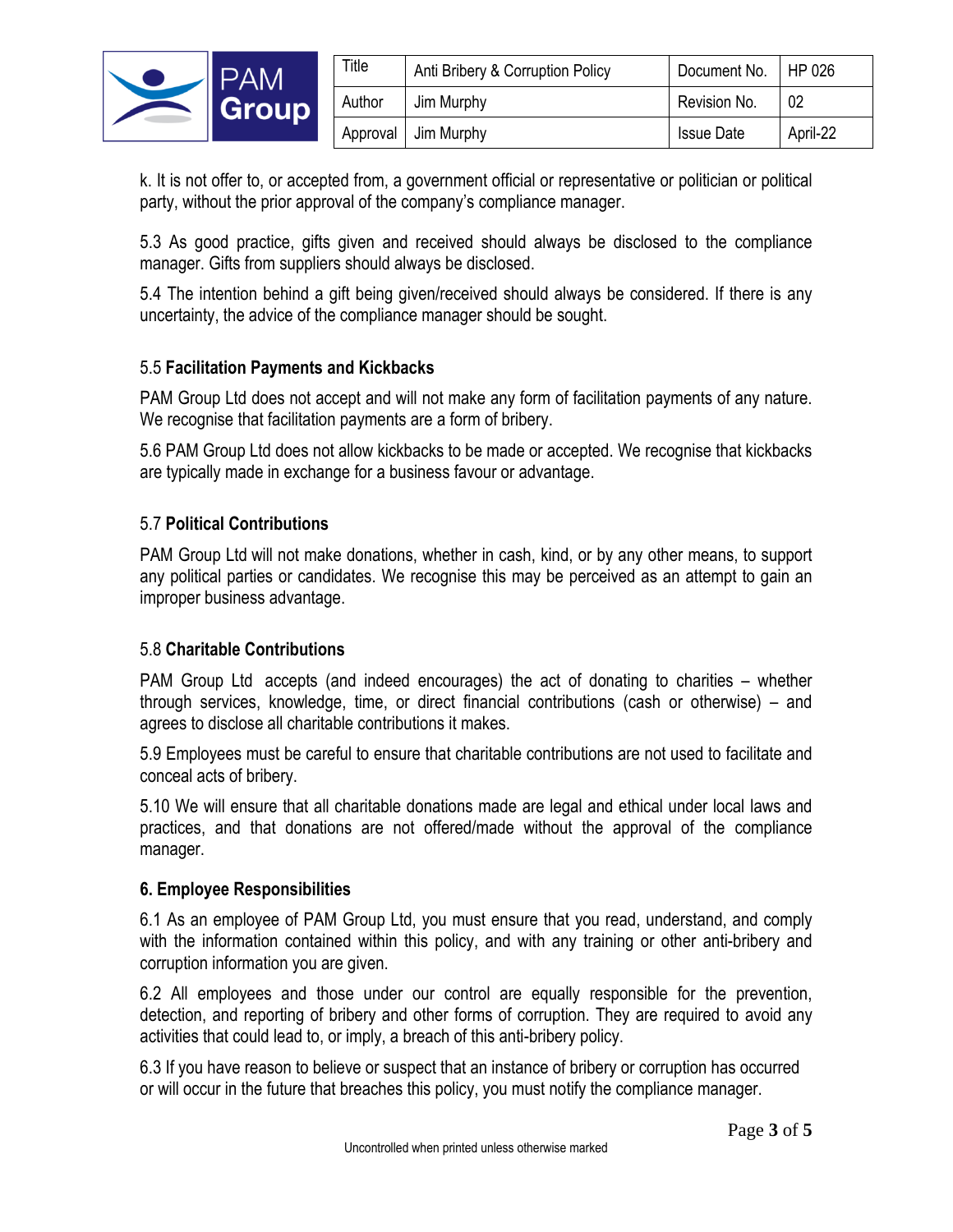

| ™itle  | Anti Bribery & Corruption Policy | Document No.   HP 026 |          |
|--------|----------------------------------|-----------------------|----------|
| Author | Jim Murphy                       | Revision No.          | -02      |
|        | Approval Jim Murphy              | <b>Issue Date</b>     | April-22 |

6.4 If any employee breaches this policy, they will face disciplinary action and could face dismissal for gross misconduct. PAM Group Ltd has the right to terminate a contractual relationship with an employee if they breach this anti-bribery policy.

## **7. What happens if I need to raise a concern?**

7.1 This section of the policy covers 3 areas:

- a. How to raise a concern.
- b. What to do if you are a victim of bribery or corruption.
- c. Protection.

#### 7.2 **How to raise a concern**

If you suspect that there is an instance of bribery or corrupt activities occurring in relation to [PAM Group Ltd, you are encouraged to raise your concerns at as early a stage as possible. If you're uncertain about whether a certain action or behaviour can be considered bribery or corruption, you should speak to your line manager, the compliance manager, the director, or the HR Director.

7.3 PAM Group Ltd will familiarise all employees with its whistleblowing procedures so employees can vocalise their concerns swiftly and confidentially.

## 7.4 **What to do if you are a victim of bribery or corruption**

You must tell your compliance manager as soon as possible if you are offered a bribe by anyone, if you are asked to make one, if you suspect that you may be bribed or asked to make a bribe in the near future, or if you have reason to believe that you are a victim of another corrupt activity.

#### 7.5 **Protection**

If you refuse to accept or offer a bribe or you report a concern relating to potential act(s) of bribery or corruption, PAM Group Ltd understands that you may feel worried about potential repercussions. PAM Group Ltd will support anyone who raises concerns in good faith under this policy, even if investigation finds that they were mistaken.

7.6 [PAM Group Ltd will ensure that no one suffers any detrimental treatment as a result of refusing to accept or offer a bribe or other corrupt activities or because they reported a concern relating to potential act(s) of bribery or corruption.

7.7 Detrimental treatment refers to dismissal, disciplinary action, treats, or unfavourable treatment in relation to the concern the individual raised.

7.8 If you have reason to believe you've been subjected to unjust treatment as a result of a concern or refusal to accept a bribe, you should inform your line manager or the compliance manager immediately.